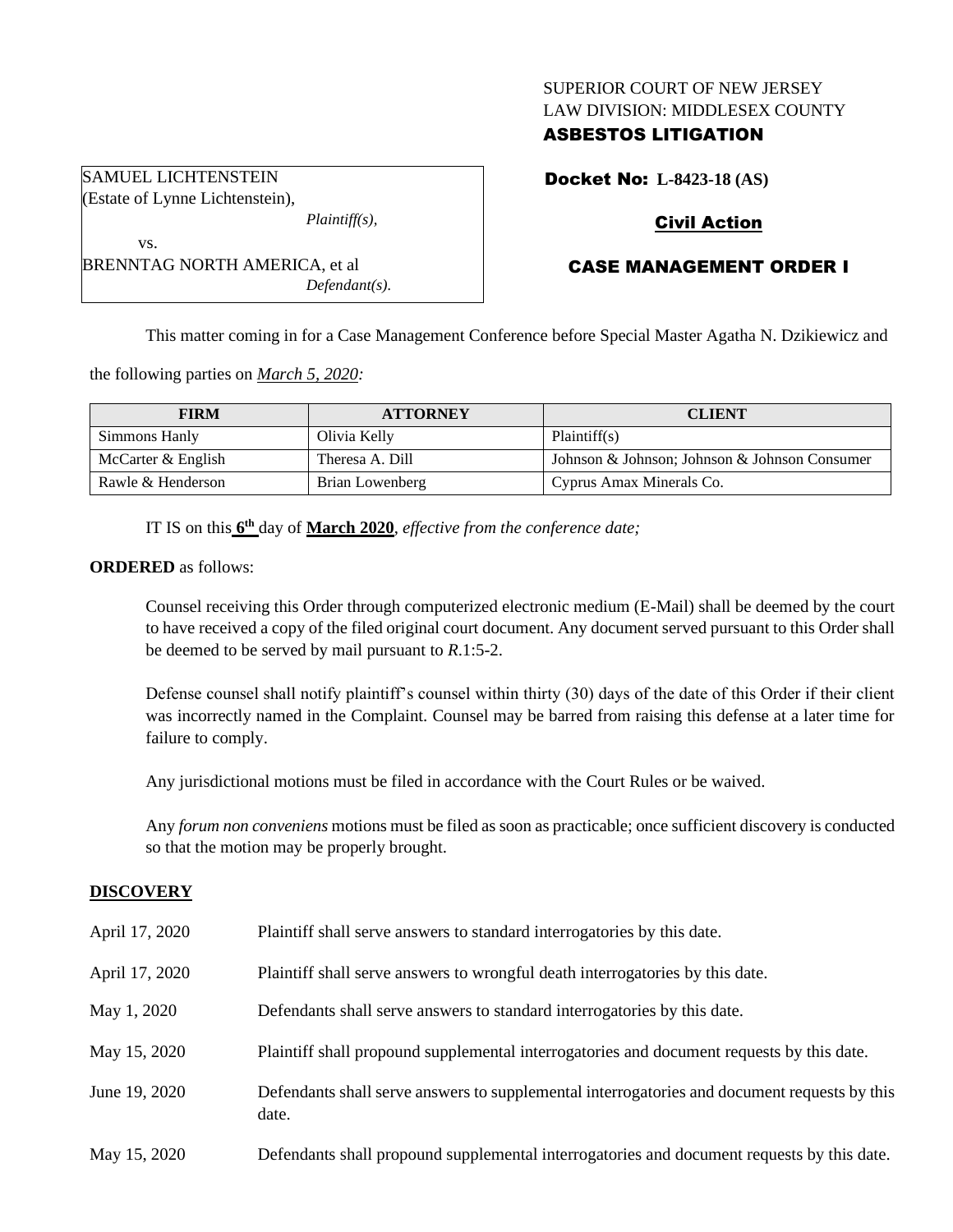| June 19, 2020 | Plaintiff shall serve answers to supplemental interrogatories and document requests by this<br>date.                                                                                                        |
|---------------|-------------------------------------------------------------------------------------------------------------------------------------------------------------------------------------------------------------|
| July 17, 2020 | Fact discovery, including depositions, shall be completed by this date. Plaintiff's counsel shall<br>contact the Special Master within one week of this deadline if all fact discovery is not<br>completed. |
| July 17, 2020 | Depositions of corporate representatives shall be completed by this date.                                                                                                                                   |

## **EARLY SETTLEMENT**

July 17, 2020 Settlement demands shall be served on all counsel and the Special Master by this date.

## **MEDICAL EXPERT REPORT**

| April 17, 2020   | Plaintiff shall serve executed medical authorizations (along with answers to interrogatories)<br>by this date.                                                                                                                                           |
|------------------|----------------------------------------------------------------------------------------------------------------------------------------------------------------------------------------------------------------------------------------------------------|
| August 14, 2020  | Plaintiff shall serve medical expert reports by this date.                                                                                                                                                                                               |
| August 14, 2020  | Upon request by defense counsel, plaintiff is to arrange for the transfer of pathology specimens<br>and x-rays, if any, by this date.                                                                                                                    |
| October 16, 2020 | Defendants shall identify its medical experts and serve medical reports, if any, by this date. In<br>addition, defendants shall notify plaintiff's counsel (as well as all counsel of record) of a<br>joinder in an expert medical defense by this date. |

### **LIABILITY EXPERT REPORTS**

- August 14, 2020 Plaintiff shall identify its liability experts and serve liability expert reports by this date or waive any opportunity to rely on liability expert testimony.
- October 16, 2020 Defendants shall identify its liability experts and serve liability expert reports, if any, by this date or waive any opportunity to rely on liability expert testimony.

# **SUMMARY JUDGMENT MOTION PRACTICE**

- November 6, 2020 Summary judgment motions shall be filed no later than this date.
- December 4, 2020 Last return date for summary judgment motions.

### **ECONOMIST EXPERT REPORTS**

- August 14, 2020 Plaintiff shall identify its expert economists and serve expert economist report(s), if any, by this date or waive any opportunity to rely on economic expert testimony.
- October 16, 2020 Defendants shall identify its expert economists and serve expert economist report(s), if any, by this date or waive any opportunity to rely on economic expert testimony.

 $\_$  , and the set of the set of the set of the set of the set of the set of the set of the set of the set of the set of the set of the set of the set of the set of the set of the set of the set of the set of the set of th